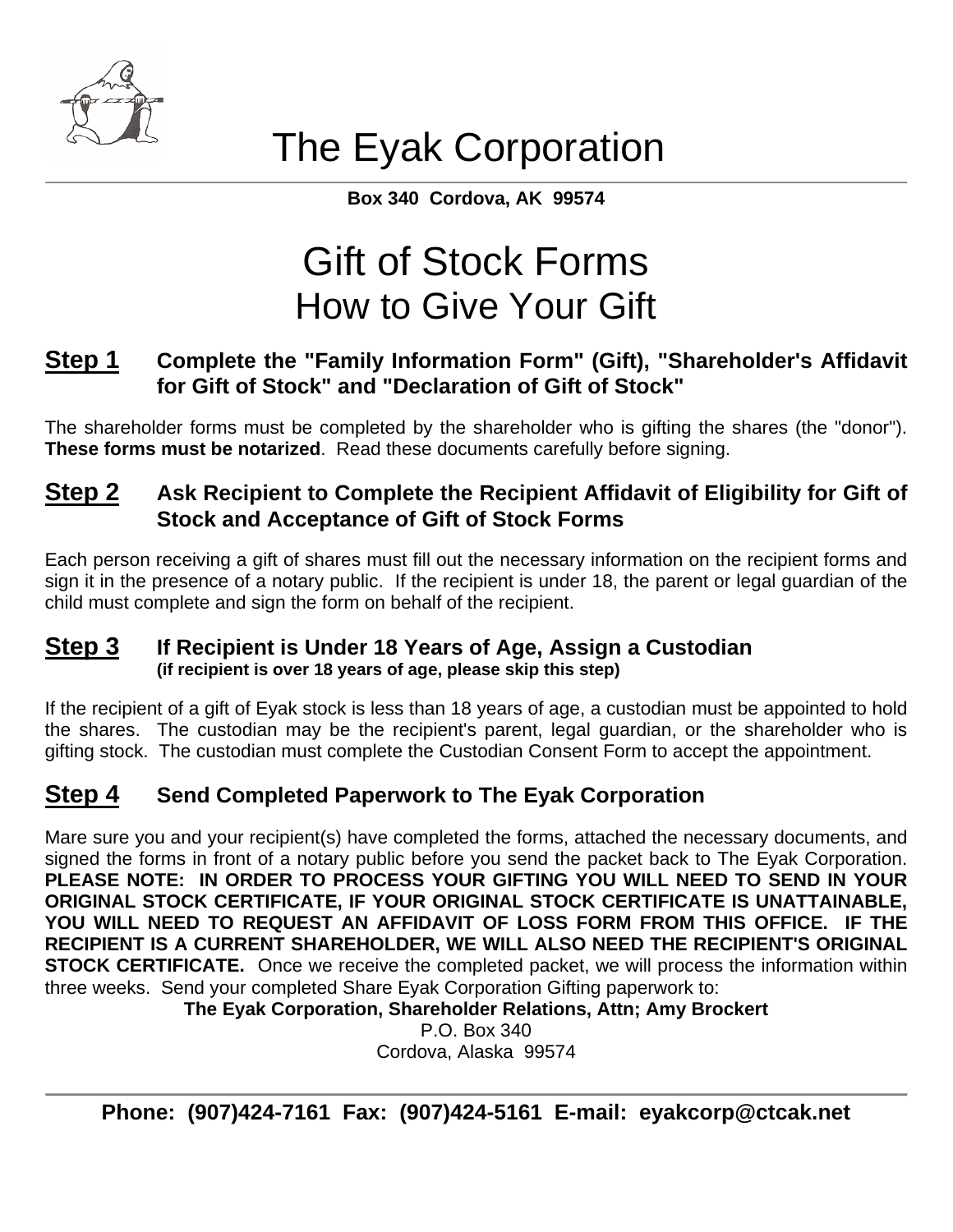# Share Eyak Stock...

In order to preserve our culture, Native people pass along traditions from one generation to the next. One of these traditions is giving gifts to special people in our lives.

# When you Share Eyak Stock you **give the gift that lasts a lifetime….**

You help carry on traditions by gifting shares of Eyak stock to your children, grandchildren nieces, nephews, and siblings. Giving the gift of Eyak help our younger generations connect to their culture, heritage and families.

Take a few moments to complete the 4 steps outlined in the pages that follow. Your gift will be something you and your family will enjoy for the rest of your lives. Remember to gather the necessary information and have the completed documents confirmed by a notary public before you send them back to The Eyak Corporation. If you have any questions, contact Shareholder Relations at 907-424-7161, or toll free (800) 478-7161.



**The Eyak Corporation**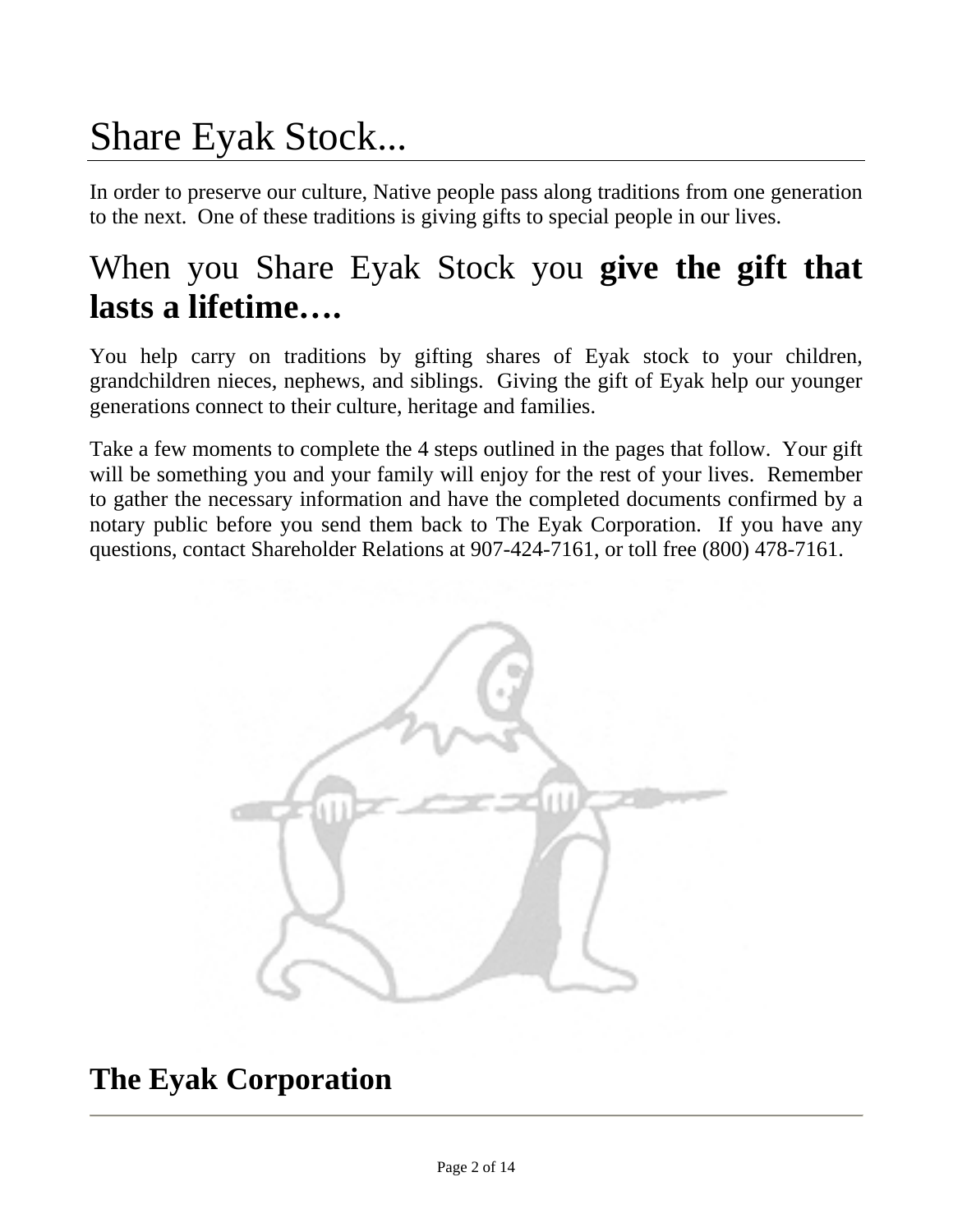#### **Dear Shareholder:**

The purpose of this letter is to explain the conditions and procedures for making a stock gift, and to describe some of the consequences. Please read this letter carefully before signing any documents.

**Who Can Receive Stock?** Under the 1991 Amendments to ANCSA (43 U.S.C. 1601 et Seq.), you may only give stock to a person who is your child, grandchild, great-grandchild, niece or nephew, brother, sister, aunt, uncle and who are also a Native or a descendant of a Native.

 The law defines a Native as a person who is at least one-fourth degree Alaskan Indian, Eskimo or Aleut blood, or combination; a descendant of a Native is a lineal descendant of a Native who is adopted before the age of 18.

**Transfer of Stock Rights**. Once your gift is completed on the corporate books, the recipient of your shares will own and have all the stock rights for those shares, including the right to vote the shares at shareholder meetings, to receive dividends and distributions on the shares, to bequeath the shares upon death, or to give the shares to a relative. Once the gift is completed, you will have no rights with respect to the shares you give away.

#### **PROCEDURE FOR MAKING GIFT**

 1. To make a gift of TEC stock, you must first complete and sign the "**Declaration of Gift of Stock**" and the "**Shareholder's Affidavit for Gift of Stock**", including the shareholder's "**Family Information Form (Gift)"**. These forms must be notarized. Read these documents carefully before signing. Once completed, signed and notarized, mail or deliver these forms **ALONG WITH YOUR ORIGINAL STOCK CERTIFICATE,** to **The Eyak Corporation, Shareholder Relations Department, P.O. Box 340, Cordova, Alaska 99574.** 

 2. When we receive these forms and your original stock certificate, we will review them to make sure they are in order. If they are not, we will return them with further instructions. If they are, we will send you written confirmation that we have received them and will be processing your request to transfer your shares. We may request additional information to determine that the transfer qualifies under the law.

 3. You will have thirty (30) days from the date of the confirmation letter to notify us that you changed your mind and do not want to make the gift set out in the Declaration and Affidavit. You may notify us in writing or by phone, but if you call, we will request a written statement that you do not want to make the gift.

 4. If after thirty (30) days you have not told us you changed your mind, we will mail the recipient (or the custodian, if the recipient, is a minor, an **"Acceptance of Gift of Stock"**. We will also mail the custodian a **"consent to Appointment as Custodian"**.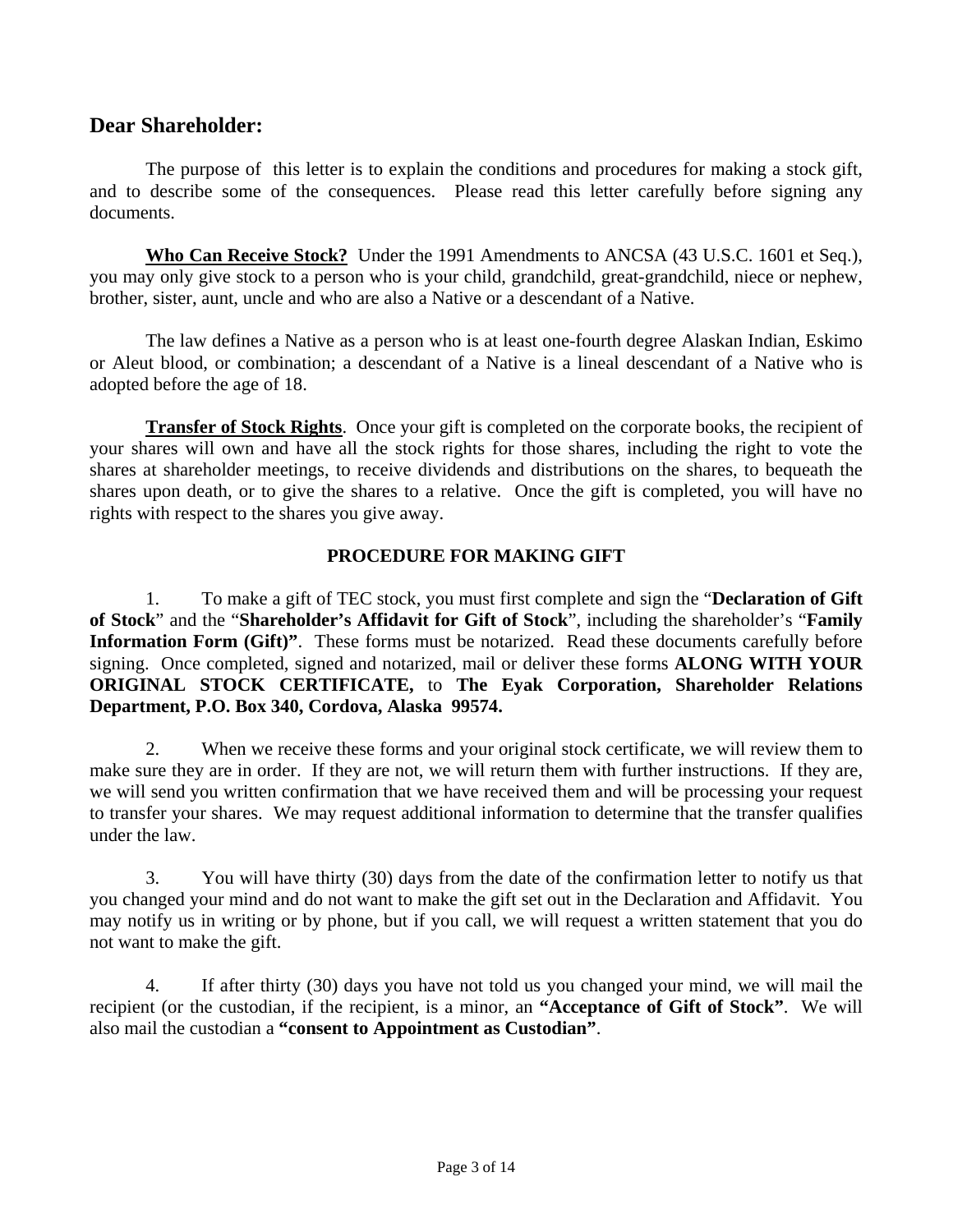#### **PAGE 2 GIFT OF STOCK**

5. When we receive all documentation back, completed, and signed and notarized, and determine all of it to be in order, we will transfer the shares on the books of TEC in accordance with your gift.

6. Once we have transferred your shares on our books in accordance with your gift, we will send you a notice which will state the number of shares transferred, the name and address of the recipient, the date of the transfer, the name and address of the custodian (if any), and the number of shares remaining in your name. If the notice is not consistent with your understanding of the gift you made you must contact the Shareholder Relations Department immediately.

**Number of Shares**. You may make a gift of any number of shares that you own, but you may not make a gift of any fractional share. (For example, you may not give 10.33 shares.)

**Number of Recipients**. You may make separate gifts of shares to any number of recipients so long as each recipient is eligible and each gift qualifies. You must complete separate documentation for each gift and you may not make gifts to more than one relative jointly. For example, you may make two separate gifts of 10 shares each to two grandchildren, but you may not make a gift of 20 shares to two grandchildren jointly. Call or write the Shareholder Relations Department if you have further questions.

**Revocation**. Once the gift is completed and your shares have been transferred on The Eyak Corporation's books to the recipient, you may not revoke your gift. The recipient of our shares will not be able to give them back to you. (See Transfer of Stock Rights.) (Note: After you receive written confirmation that we have received your Declaration and Affidavit, you will have thirty (30) days to change your mind. See Procedure for Making Gift, paragraph 3.)

**Taxes**. Making a gift of stock may have tax consequences for both you and the recipient. We cannot advise you on the possible tax consequences but urge you to consult a tax advisor or accountant before making or accepting a gift. TEC will not be responsible for any taxes resulting from the transfer of your shares.

**Receiving Something in Return**. You may not receive anything of value from the recipient or from anyone else in return for making a gift of your shares. You may not receive money, property, services, licenses or anything else of value for your shares. No one may have promised you anything of value for making a gift of your shares.

**Inheritance**. Shares which you give away during your life as gifts will not be transferred to your heirs at the time of your death. Of course, any shares you still own at the time of your death, however, it will be transferred to your heirs. While you may only give stock during your life to certain limited individuals (see who can receive stock), you may bequeath stock which you own at the time of your death to any person, regardless of relationship to you or percent of Native blood.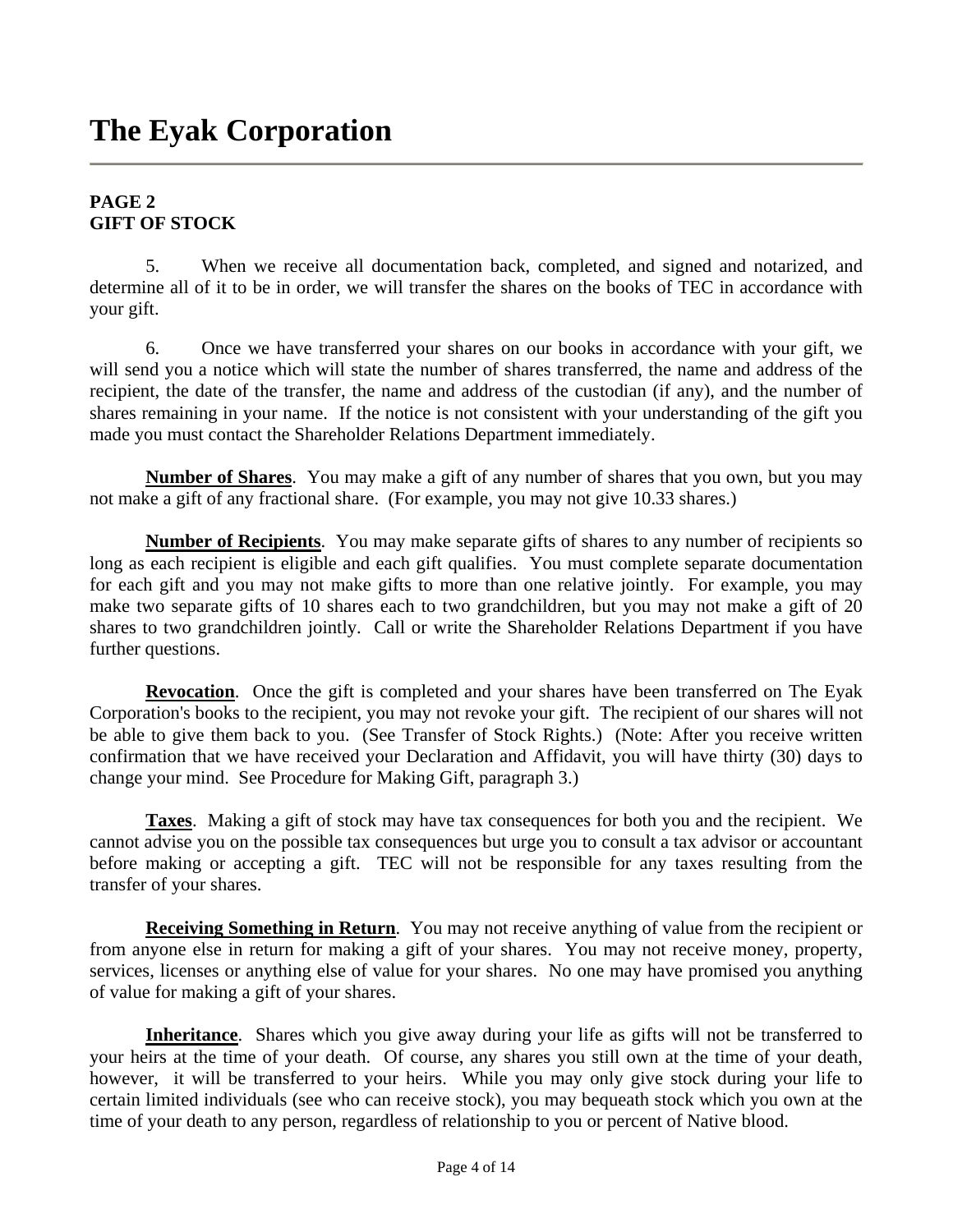# **The Eyak Corporation**

### **THE EYAK CORPORATION FAMILY INFORMATION FORM (GIFT)**

| 1.  |                                                                                                                                                                                                           |
|-----|-----------------------------------------------------------------------------------------------------------------------------------------------------------------------------------------------------------|
| 2.  | <u> 1989 - Johann Stoff, amerikansk politiker (d. 1989)</u>                                                                                                                                               |
| 3.  |                                                                                                                                                                                                           |
| 4.  |                                                                                                                                                                                                           |
| 5.  |                                                                                                                                                                                                           |
| 6.  | Number of Shares Being Given to Recipient at this time: ________________________                                                                                                                          |
| 7.  | The Recipient is my:                                                                                                                                                                                      |
|     | Grandchild<br>_____ Child<br>Great-Grandchild<br>Niece<br>______ Nephew<br>Sister<br><b>Brother</b>                                                                                                       |
| 8.  | The Recipient is a:<br>Native<br><b>Descendant of a Native</b>                                                                                                                                            |
| 9.  | The Recipient's Native origin is as follows:                                                                                                                                                              |
|     | Aleut<br>Degree: $\_\_$<br>_____ Eskimo<br>Degree: _____<br>Indian<br>Degree: $\_\_$<br>_______ Other (Explain) Degree: ______                                                                            |
| 10. | The Recipient is _______ is not ________ an adoptee who was adopted before the age<br>of 18 years.                                                                                                        |
| 11. | The Recipient's mother is:                                                                                                                                                                                |
|     | ______ myself __________ my child _________ my grandchild _________ my sister<br>______ my wife _________ my sister-in-law _______ my daughter-in-law<br>______ my granddaughter-in-law _______ my mother |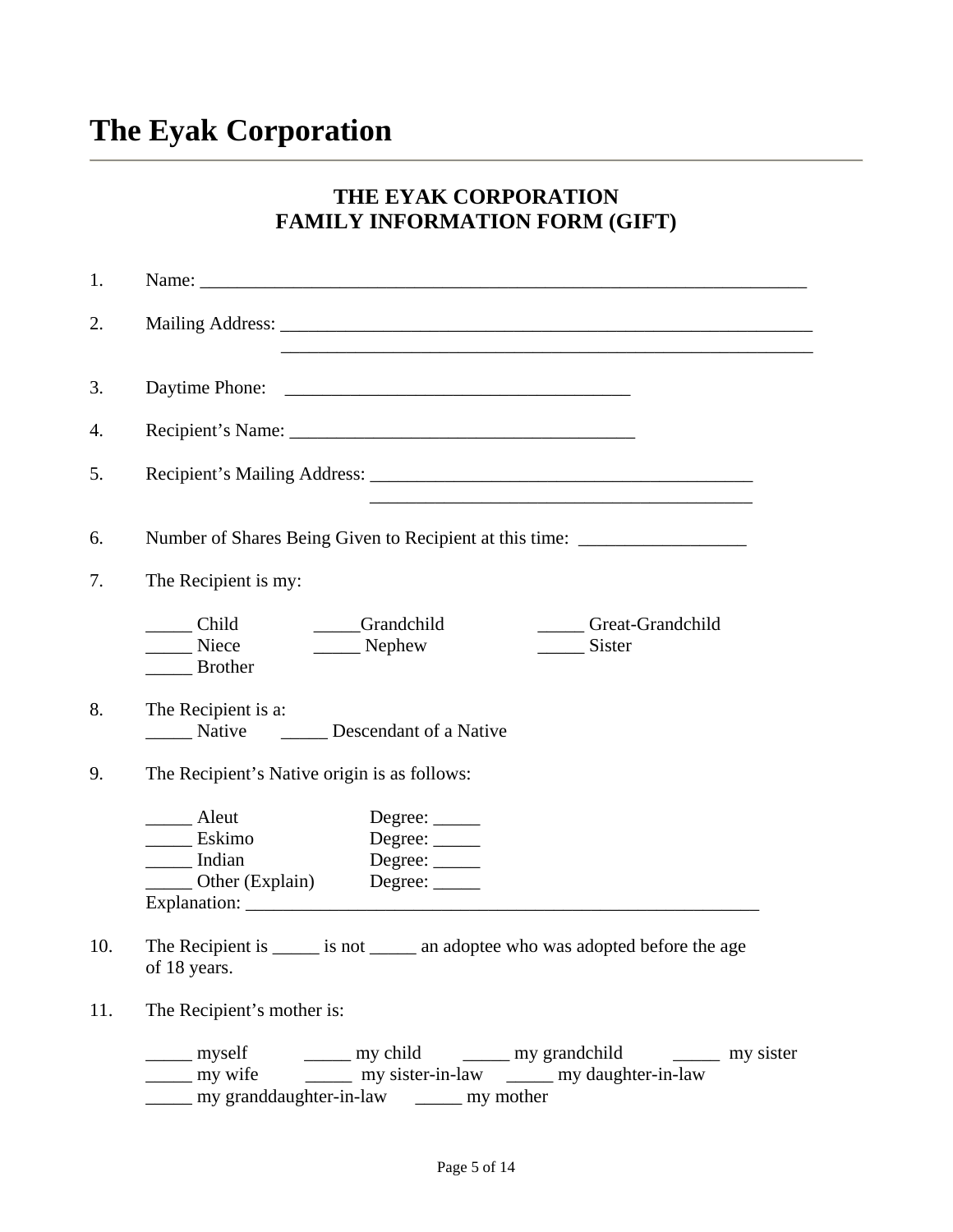#### **FAMILY INFORMATION FORM PAGE 2**

12. If the Recipient's mother is someone other than yourself, complete the following:

- a. Recipient's mother's name: \_\_\_\_\_\_\_\_\_\_\_\_\_\_\_\_\_\_\_\_\_\_\_\_\_\_\_\_\_\_\_\_\_\_\_\_\_\_\_\_\_\_
- b. Mailing Address:
- c. Recipient's mother is \_\_\_\_\_ is not \_\_\_\_\_ a Native.

\_\_\_\_\_\_\_\_\_\_\_\_\_\_\_\_\_\_\_\_\_\_\_\_\_\_\_\_\_\_\_\_\_\_\_\_\_\_\_\_\_\_\_\_

\_\_\_\_\_\_\_\_\_\_\_\_\_\_\_\_\_\_\_\_\_\_\_\_\_\_\_\_\_\_\_\_\_\_\_\_\_\_\_\_\_\_\_\_

- d. Recipient's mother is \_\_\_\_\_ is not \_\_\_\_\_ a shareholder of TEC.
- e. Recipient's mother is a shareholder of the following Alaska Native Corporations:

If the Recipient's father is someone other than yourself, complete the following:

\_\_\_\_\_\_\_\_\_\_\_\_\_\_\_\_\_\_\_\_\_\_\_\_\_\_\_\_\_\_\_\_\_\_\_\_\_\_\_\_\_\_\_\_

- a. Recipient's father's name: \_\_\_\_\_\_\_\_\_\_\_\_\_\_\_\_\_\_\_\_\_\_\_\_\_\_\_\_\_\_\_\_\_\_\_\_\_\_\_\_\_\_\_
- b. Mailing Address:
- c. Recipient's father is \_\_\_\_\_ is not \_\_\_\_\_ a Native.
- d. Recipient's father is is not a shareholder of TEC.

\_\_\_\_\_\_\_\_\_\_\_\_\_\_\_\_\_\_\_\_\_\_\_\_\_\_\_\_\_\_\_\_\_\_\_\_\_\_\_\_\_\_\_\_

e. Recipient's father is a shareholder of the following Alaska Native Corporations:

13. The Recipient is \_\_\_\_\_\_ is not \_\_\_\_\_\_ already a shareholder of TEC.

14. The Recipient is enrolled in the following Alaska regional and village corporations:

Regional: \_\_\_\_\_\_\_\_\_\_\_\_\_\_\_\_\_\_\_\_\_\_\_\_\_\_\_\_\_\_\_\_\_\_\_

 $\overline{\phantom{a}}$  ,  $\overline{\phantom{a}}$  ,  $\overline{\phantom{a}}$  ,  $\overline{\phantom{a}}$  ,  $\overline{\phantom{a}}$  ,  $\overline{\phantom{a}}$  ,  $\overline{\phantom{a}}$  ,  $\overline{\phantom{a}}$  ,  $\overline{\phantom{a}}$  ,  $\overline{\phantom{a}}$  ,  $\overline{\phantom{a}}$  ,  $\overline{\phantom{a}}$  ,  $\overline{\phantom{a}}$  ,  $\overline{\phantom{a}}$  ,  $\overline{\phantom{a}}$  ,  $\overline{\phantom{a}}$ 

Village: \_\_\_\_\_\_\_\_\_\_\_\_\_\_\_\_\_\_\_\_\_\_\_\_\_\_\_\_\_\_\_\_\_\_\_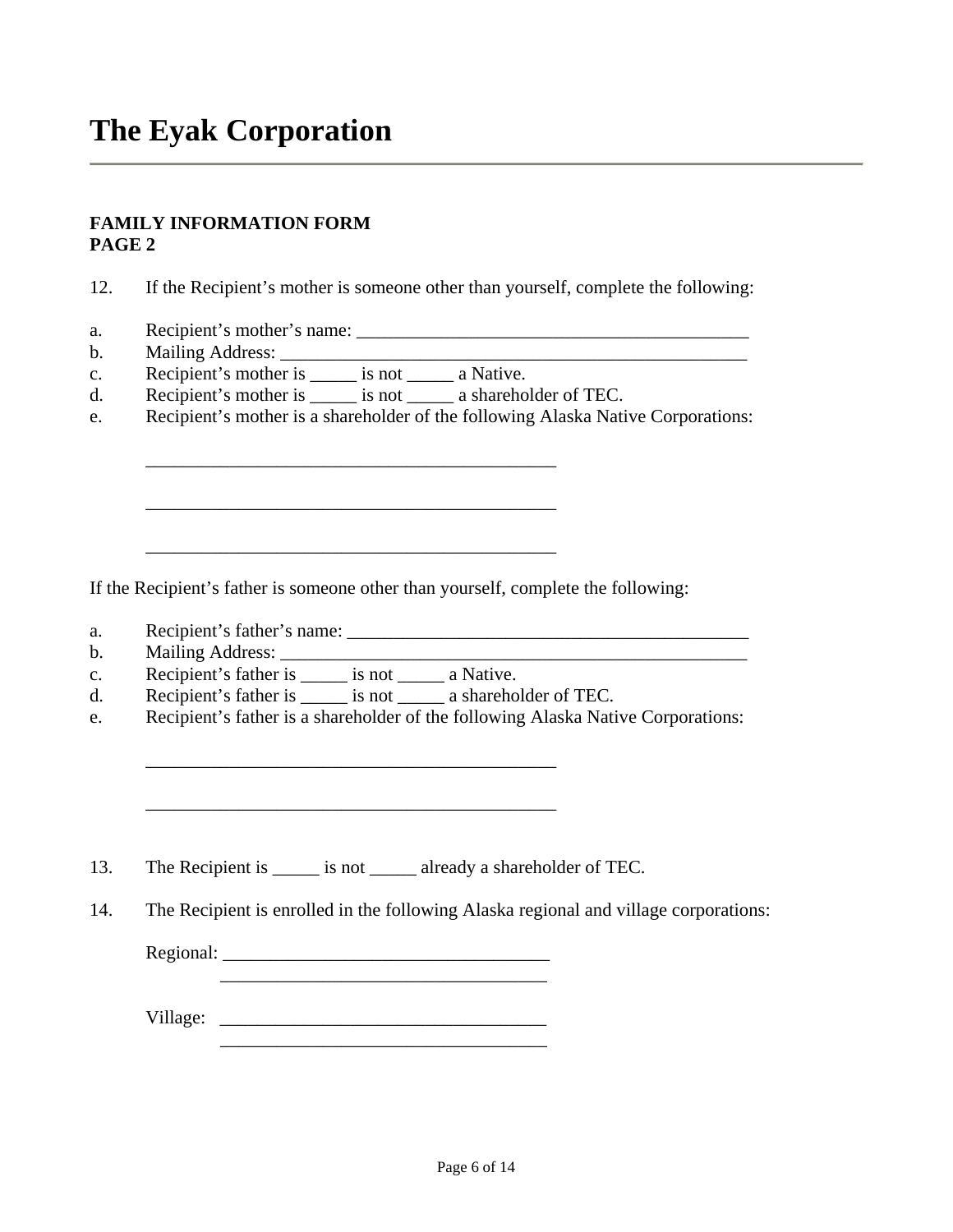#### **FAMILY INFORMATION FORM PAGE 3**

- 15. The Recipient is a shareholder of the following Alaska Native Corporations (do not include corporations in No. 14)
- 16. I have previously made the following gifts of shares of an Alaska Native corporation to the Recipient:

| Name of Recipient: |  |
|--------------------|--|
| Number of Shares:  |  |
| Date of Gift:      |  |

 $\overline{\phantom{a}}$  ,  $\overline{\phantom{a}}$  ,  $\overline{\phantom{a}}$  ,  $\overline{\phantom{a}}$  ,  $\overline{\phantom{a}}$  ,  $\overline{\phantom{a}}$  ,  $\overline{\phantom{a}}$  ,  $\overline{\phantom{a}}$  ,  $\overline{\phantom{a}}$  ,  $\overline{\phantom{a}}$  ,  $\overline{\phantom{a}}$  ,  $\overline{\phantom{a}}$  ,  $\overline{\phantom{a}}$  ,  $\overline{\phantom{a}}$  ,  $\overline{\phantom{a}}$  ,  $\overline{\phantom{a}}$ 

\_\_\_\_\_\_\_\_\_\_\_\_\_\_\_\_\_\_\_\_\_\_\_\_\_\_\_\_\_\_\_\_\_\_\_\_\_\_\_\_\_\_\_

(If more than one previous gift, give details on back or on a separate sheet.)

Signature of Donor

 $\frac{1}{\sqrt{2\pi}}$  ,  $\frac{1}{\sqrt{2\pi}}$  ,  $\frac{1}{\sqrt{2\pi}}$  ,  $\frac{1}{\sqrt{2\pi}}$  ,  $\frac{1}{\sqrt{2\pi}}$  ,  $\frac{1}{\sqrt{2\pi}}$  ,  $\frac{1}{\sqrt{2\pi}}$  ,  $\frac{1}{\sqrt{2\pi}}$  ,  $\frac{1}{\sqrt{2\pi}}$  ,  $\frac{1}{\sqrt{2\pi}}$  ,  $\frac{1}{\sqrt{2\pi}}$  ,  $\frac{1}{\sqrt{2\pi}}$  ,  $\frac{1}{\sqrt{2\pi}}$  ,

 $\frac{1}{\sqrt{2\pi}}$  ,  $\frac{1}{\sqrt{2\pi}}$  ,  $\frac{1}{\sqrt{2\pi}}$  ,  $\frac{1}{\sqrt{2\pi}}$  ,  $\frac{1}{\sqrt{2\pi}}$  ,  $\frac{1}{\sqrt{2\pi}}$  ,  $\frac{1}{\sqrt{2\pi}}$  ,  $\frac{1}{\sqrt{2\pi}}$  ,  $\frac{1}{\sqrt{2\pi}}$  ,  $\frac{1}{\sqrt{2\pi}}$  ,  $\frac{1}{\sqrt{2\pi}}$  ,  $\frac{1}{\sqrt{2\pi}}$  ,  $\frac{1}{\sqrt{2\pi}}$  ,

Date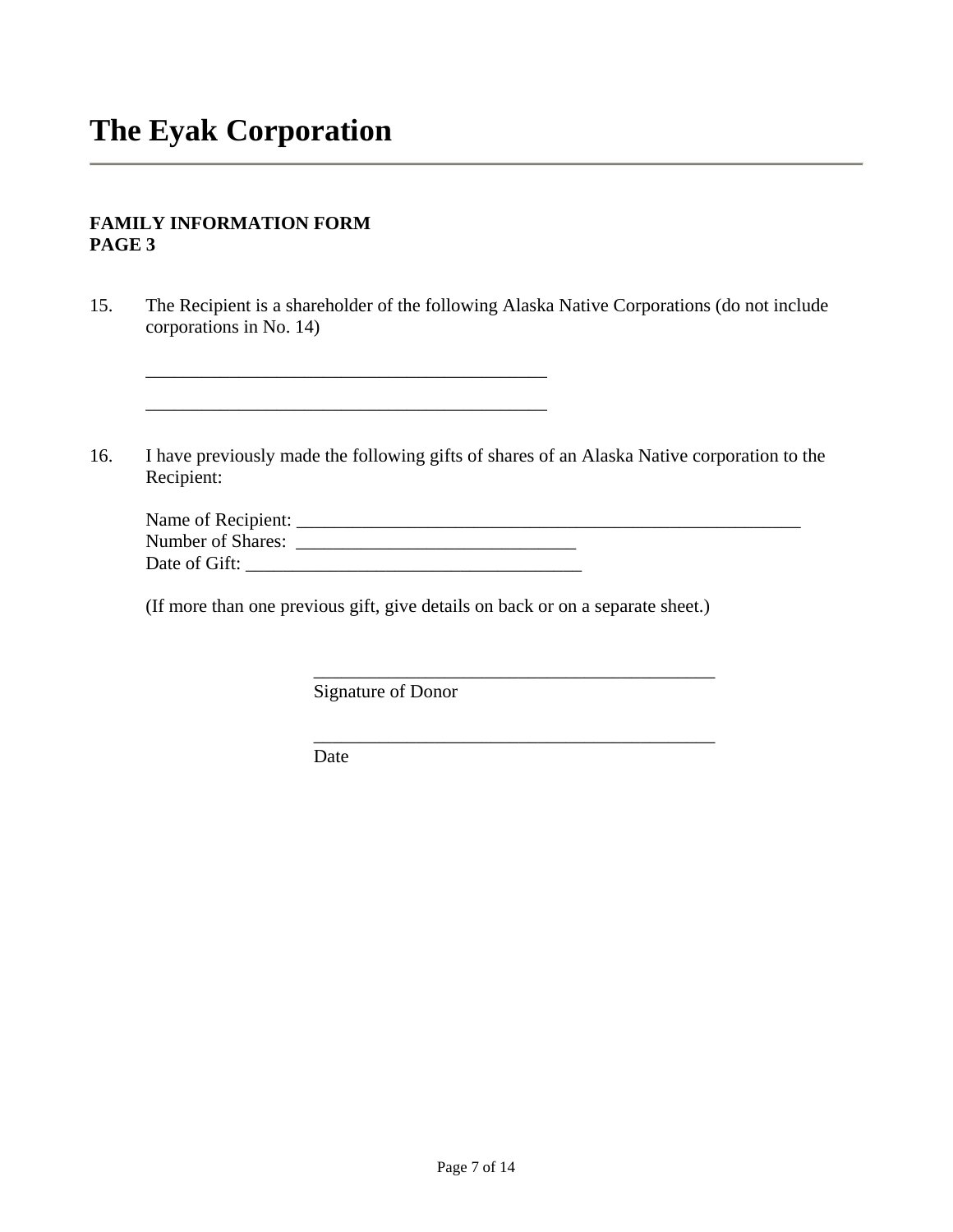### **THE EYAK CORPORATION SHAREHOLDER'S AFFIDAVIT FOR GIFT OF STOCK**

 $\begin{array}{c}\n\text{STATE OF} \quad \text{STATE} \\
\text{STATE} \quad \text{SSE} \quad \text{SSE} \quad \text{SSE} \quad \text{SSE} \quad \text{SSE} \quad \text{SSE} \quad \text{SSE} \quad \text{SSE} \quad \text{SSE} \quad \text{SSE} \quad \text{SSE} \quad \text{SSE} \quad \text{SSE} \quad \text{SSE} \quad \text{SSE} \quad \text{SSE} \quad \text{SSE} \quad \text{SSE} \quad \text{SSE} \quad \text{SSE} \quad \text{SSE} \quad \text{SSE} \quad \text{SSE} \quad \text{$  $\sum$  ss. \_\_\_\_\_\_\_\_\_\_\_\_\_\_\_\_\_\_\_\_\_\_\_\_\_\_)

I, \_\_\_\_\_\_\_\_\_\_\_\_\_\_\_\_\_\_\_\_\_\_\_\_\_\_\_\_\_\_\_\_, being first duly sworn, depose and say:

1. I am currently a shareholder of TEC owning \_\_\_\_\_ shares of common stock.

- 2. I have freely and voluntarily completed and signed the accompanying "Declaration of Gift of Stock" which is dated \_\_\_\_\_\_\_\_\_\_\_\_\_\_\_\_\_\_\_\_\_\_\_\_\_\_\_\_\_\_\_.
- 3. It is my intent and desire to transfer \_\_\_\_\_\_\_\_\_ shares of my TEC stock to \_\_\_\_\_\_\_\_\_\_\_\_\_\_\_\_\_\_\_\_\_\_\_\_\_\_\_\_\_\_\_ (the "Recipient"), whose mailing address is: \_\_\_\_\_\_\_\_\_\_\_\_\_\_\_\_\_\_\_\_\_\_\_\_\_\_\_\_\_\_\_\_\_\_\_\_\_\_\_\_\_\_\_\_\_, and who is related to me as my (circle one) Child, Grandchild, Great-Grandchild, Niece, Nephew, Brother, Sister.
- 4. The Recipient is a Native or a descendant of a Native as defined in the Alaska Native Claims Settlement Act, as amended (43 U.S.C. 1601 et seq.). If the recipient is an adoptee, I have attached to this Affidavit the court Decree of Adoption or other proof.
- 5. I have truthfully and accurately completed the attached "Family Information Form (Gift)" to the best of my knowledge and ability. The Recipient is in fact related to me as stated in paragraph 3 above and shown on the attached "Family Information Form  $(Gift)$ ".
- 6. It is my intent and desire to irrevocably transfer all rights and incidents of ownership of the Gifted Shares to the Recipient and to irrevocably vest in the recipient all such rights of ownership. I understand that I will no longer have the right to vote the Gifted Shares at shareholder meetings, receive dividends or distributions on the Gifted Shares to my heirs upon my death, and that these and each and every other right with respect to the shares will belong to the Recipient.
- 7. I understand that once this gift is completed on the stock records of TEC I will not be able to revoke it and that the Recipient will not be able to give the Gifted Shares back to me.
- 8. Neither myself nor any other person have received anything of value nor have I or any other person been promised anything of value in return for transferring my shares.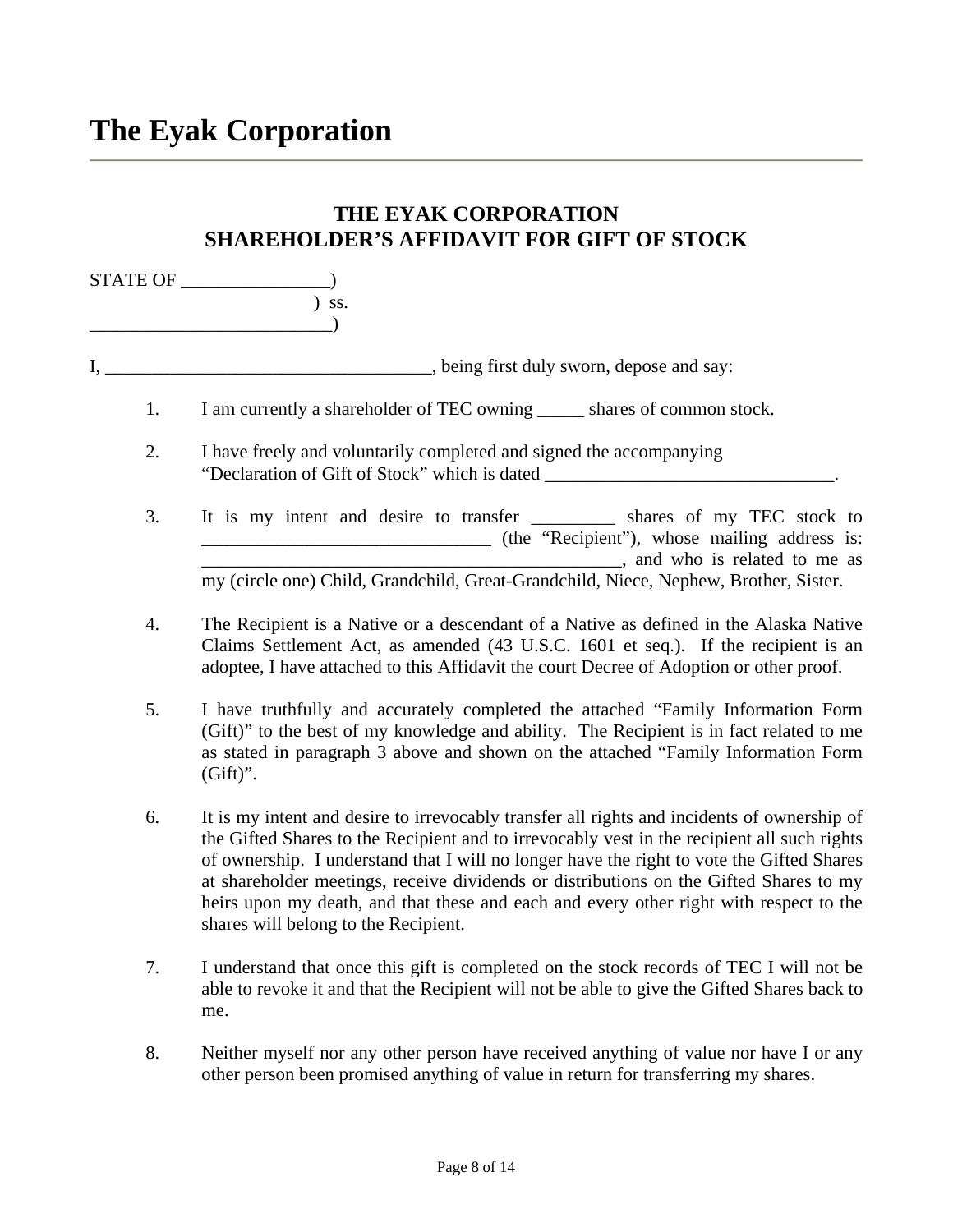#### **SHAREHOLDER AFFIDAVIT OF GIFT OF STOCK PAGE 2**

- 9. I understand that if any taxes are owed as a result of this gift, TEC will not be responsible for its payment.
- 10. I swear under oath to the best of my knowledge and belief that everything stated in this Affidavit, and the accompanying "Declaration of Gift of Stock", and in the accompanying "Family Information Form (Gift)" is accurate and true and that in completing and signing these forms I am acting freely, voluntarily and without any undue pressure, influence or duress.

DATED this  $\qquad \qquad \text{day of} \qquad \qquad , 20 \qquad \text{in} \qquad \qquad .$ 

Signature

SUBSCRIBED AND SWORN to this \_\_\_\_\_\_\_ day of \_\_\_\_\_\_\_\_\_\_\_\_\_\_\_\_\_\_\_\_\_, 20\_\_\_\_\_\_,  $\text{in}$   $\frac{1}{2}$ 

 $\overline{\phantom{a}}$  ,  $\overline{\phantom{a}}$  ,  $\overline{\phantom{a}}$  ,  $\overline{\phantom{a}}$  ,  $\overline{\phantom{a}}$  ,  $\overline{\phantom{a}}$  ,  $\overline{\phantom{a}}$  ,  $\overline{\phantom{a}}$  ,  $\overline{\phantom{a}}$  ,  $\overline{\phantom{a}}$  ,  $\overline{\phantom{a}}$  ,  $\overline{\phantom{a}}$  ,  $\overline{\phantom{a}}$  ,  $\overline{\phantom{a}}$  ,  $\overline{\phantom{a}}$  ,  $\overline{\phantom{a}}$ 

 $\overline{\phantom{a}}$  ,  $\overline{\phantom{a}}$  ,  $\overline{\phantom{a}}$  ,  $\overline{\phantom{a}}$  ,  $\overline{\phantom{a}}$  ,  $\overline{\phantom{a}}$  ,  $\overline{\phantom{a}}$  ,  $\overline{\phantom{a}}$  ,  $\overline{\phantom{a}}$  ,  $\overline{\phantom{a}}$  ,  $\overline{\phantom{a}}$  ,  $\overline{\phantom{a}}$  ,  $\overline{\phantom{a}}$  ,  $\overline{\phantom{a}}$  ,  $\overline{\phantom{a}}$  ,  $\overline{\phantom{a}}$ 

NOTARY PUBLIC IN AND FOR My commission expires: \_\_\_\_\_\_\_\_\_\_\_\_\_\_\_\_\_\_\_\_\_\_\_\_\_\_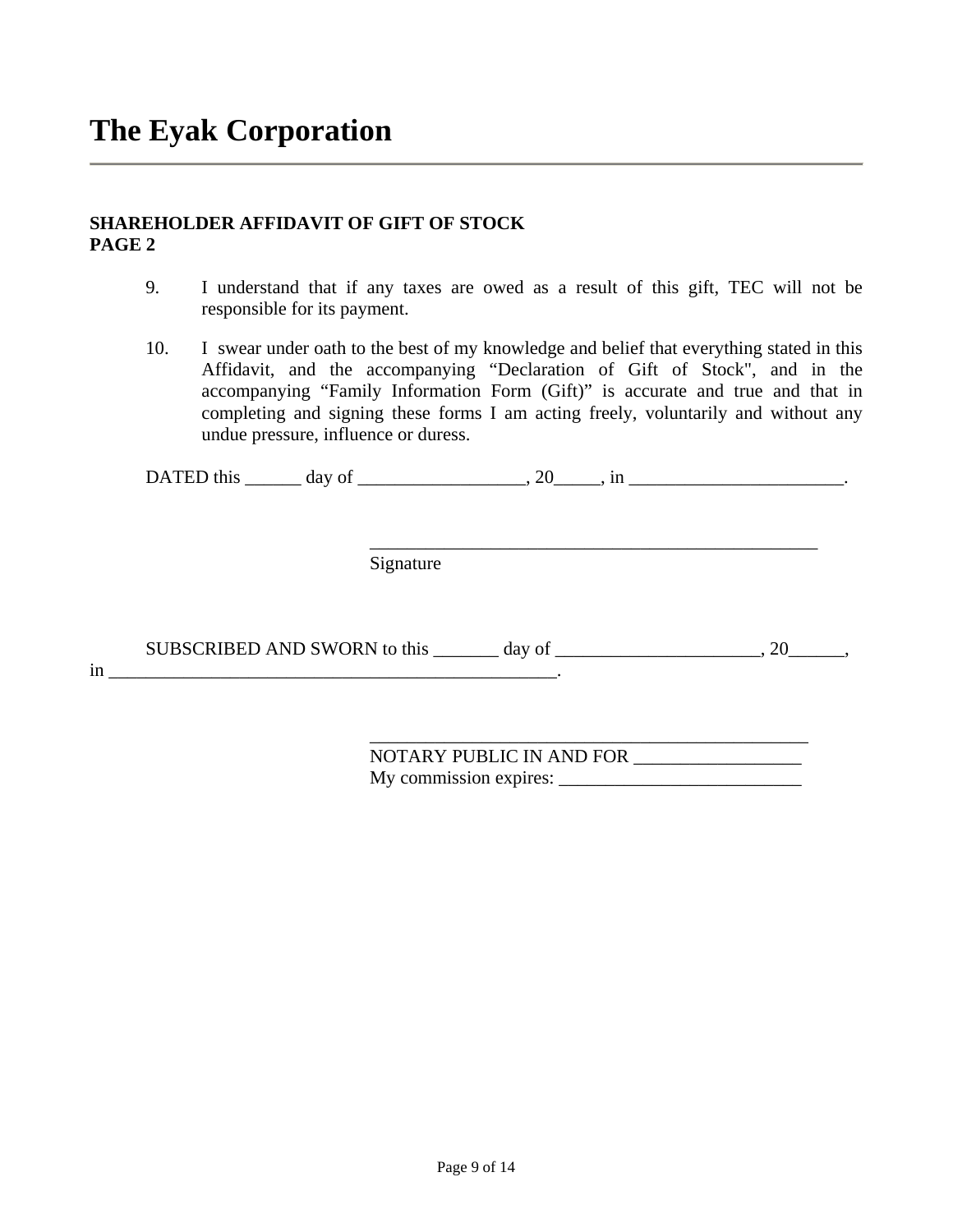### **THE EYAK CORPORATION DECLARATION OF GIFT OF STOCK**

| shares of stock in The Eyak Corporation ("TEC"). I desire to give _________ shares of stock in TEC to |  |
|-------------------------------------------------------------------------------------------------------|--|
|                                                                                                       |  |
| one) Child, Grandchild, Great-Grandchild, Great-Grandchild, Niece, Nephew, Sister, Brother whose      |  |
|                                                                                                       |  |
| Alaska Native Claims Settlement Act, as amended.                                                      |  |

If the Recipient is under the age of 18 years, you must designate a custodian for the shares you are transferring. If the Recipient already owns TEC shares under custodianship, you must appoint the same custodian for these shares.

| I hereby designate the following person custodian for the shares I am giving: |                                          |  |  |
|-------------------------------------------------------------------------------|------------------------------------------|--|--|
| <b>Custodian Name:</b>                                                        |                                          |  |  |
| Custodian's Mailing Address:                                                  |                                          |  |  |
| This person already is _______ is not                                         | a custodian for TEC shares owned by this |  |  |
| Recipient.                                                                    |                                          |  |  |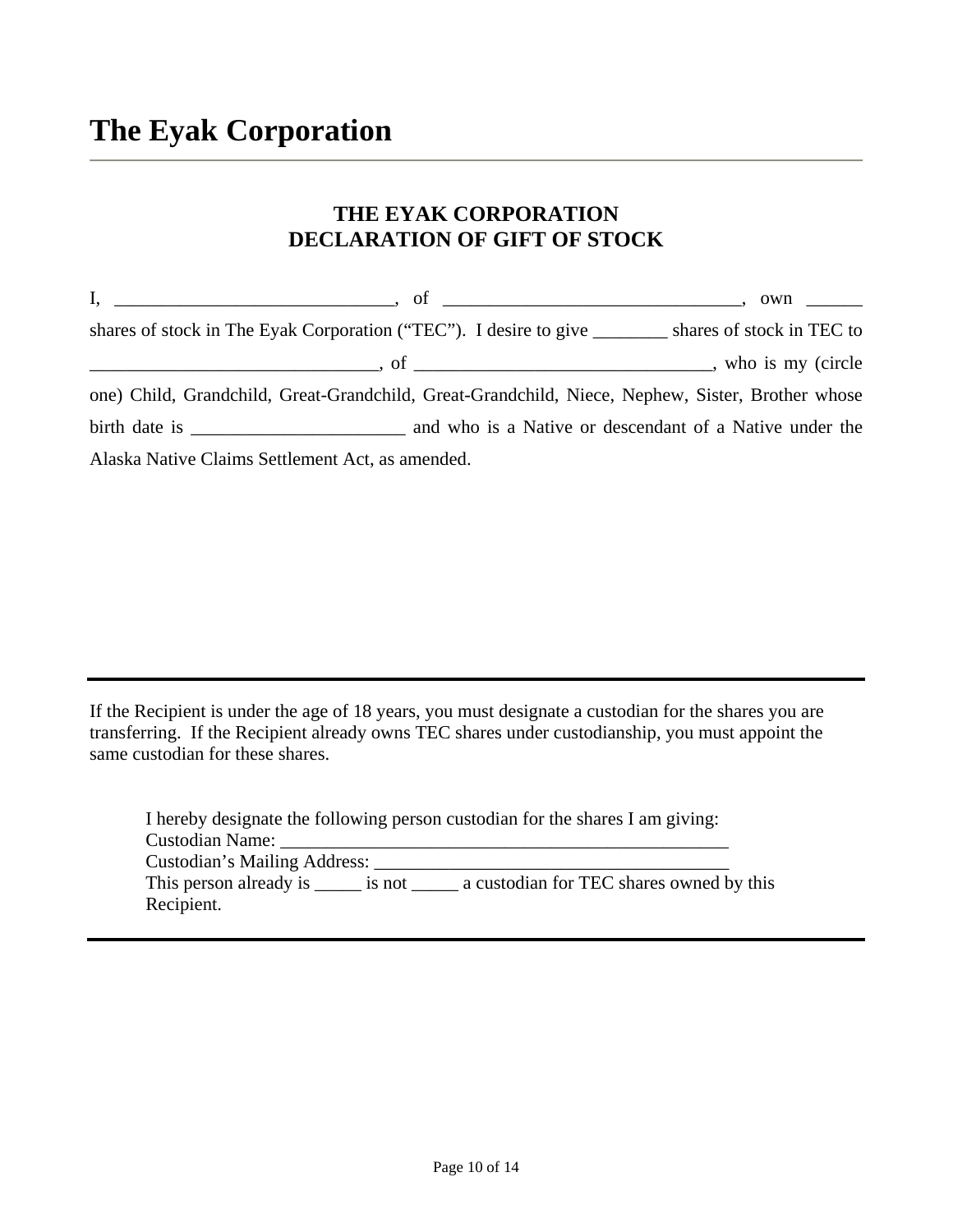#### **TO BE SIGNED BY SHAREHOLDER GIVING GIFT**

To carry out my purpose, I hereby forward this Declaration, duly signed and notarized, to The Eyak Corporation, P.O. Box 340, Cordova, Alaska 99574, along with a duly signed and notarized "Shareholder's Affidavit for Gift of Stock" and "Family Information Form (Gift)", with directions that TEC transfer record ownership of such shares on the books of TEC.

I understand that it is my purpose and intention to vest all incidents of absolute ownership of

|                                                                                                 | the shares in $\frac{1}{\sqrt{1-\frac{1}{2}}}\left\{ \frac{1}{2}, \frac{1}{2}, \frac{1}{2}, \frac{1}{2}, \frac{1}{2}, \frac{1}{2}, \frac{1}{2}, \frac{1}{2}, \frac{1}{2}, \frac{1}{2}, \frac{1}{2}, \frac{1}{2}, \frac{1}{2}, \frac{1}{2}, \frac{1}{2}, \frac{1}{2}, \frac{1}{2}, \frac{1}{2}, \frac{1}{2}, \frac{1}{2}, \frac{1}{2}, \frac{1}{2}, \frac{1}{2}, \frac{1}{2}, \frac{1}{2}, \frac{1}{2}, \frac{1$ | from this time forward.                                                               |  |  |
|-------------------------------------------------------------------------------------------------|-----------------------------------------------------------------------------------------------------------------------------------------------------------------------------------------------------------------------------------------------------------------------------------------------------------------------------------------------------------------------------------------------------------------|---------------------------------------------------------------------------------------|--|--|
|                                                                                                 | "Name of Recipient"                                                                                                                                                                                                                                                                                                                                                                                             |                                                                                       |  |  |
|                                                                                                 |                                                                                                                                                                                                                                                                                                                                                                                                                 |                                                                                       |  |  |
|                                                                                                 | Signature                                                                                                                                                                                                                                                                                                                                                                                                       |                                                                                       |  |  |
|                                                                                                 |                                                                                                                                                                                                                                                                                                                                                                                                                 |                                                                                       |  |  |
|                                                                                                 |                                                                                                                                                                                                                                                                                                                                                                                                                 | <b>ACKNOWLEDGMENT</b>                                                                 |  |  |
| $\begin{minipage}{.4\linewidth} \textbf{STATE OF} \textcolor{red}{\textbf{---}} \end{minipage}$ | ) ss.                                                                                                                                                                                                                                                                                                                                                                                                           |                                                                                       |  |  |
| 20                                                                                              |                                                                                                                                                                                                                                                                                                                                                                                                                 | The foregoing instrument was acknowledged before me this ______ day of _____________, |  |  |

 Notary Public for \_\_\_\_\_\_\_\_\_\_\_\_\_\_\_\_\_\_ My commission expires: \_\_\_\_\_\_\_\_\_\_\_\_

 $\overline{\phantom{a}}$  , where  $\overline{\phantom{a}}$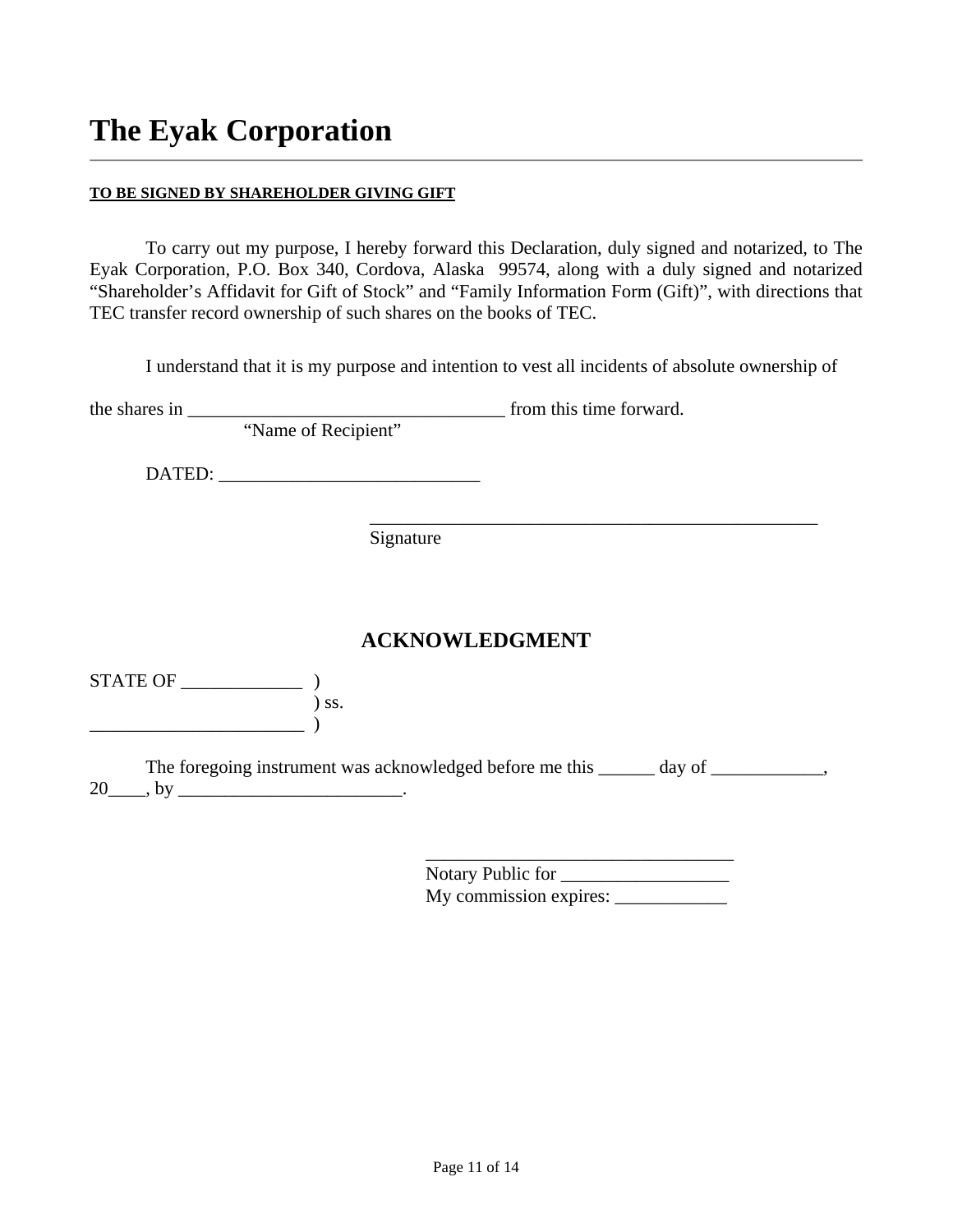# **The Eyak Corporation**

### **THE EYAK CORPORATION RECIPIENT'S AFFIDAVIT OF ELIGIBILITY FOR GIFT OF STOCK**

|    | AFFIDAVIT OF                                                                                                                                                                                                                                                                                                                                                                                                                                                                                                                                                              |
|----|---------------------------------------------------------------------------------------------------------------------------------------------------------------------------------------------------------------------------------------------------------------------------------------------------------------------------------------------------------------------------------------------------------------------------------------------------------------------------------------------------------------------------------------------------------------------------|
|    | $\begin{tabular}{l} \multicolumn{2}{c}{\textbf{STATE OF}} \hspace{1.0cm} & \hspace{1.0cm} \multicolumn{2}{c}{\textbf{\textcolor{blue}{\bf \textcolor{blue}{\bf \textcolor{blue}{\bf \textcolor{blue}{\bf \textcolor{blue}{\bf \textcolor{blue}{\bf \textcolor{blue}{\bf \textcolor{blue}{\bf \textcolor{blue}{\bf \textcolor{blue}{\bf \textcolor{blue}{\bf \textcolor{blue}{\bf \textcolor{blue}{\bf \textcolor{blue}{\bf \textcolor{blue}{\bf \textcolor{blue}{\bf \textcolor{blue}{\bf \textcolor{blue}{\bf \textcolor{blue}{\bf \textcolor{blue}{\bf \textcolor{blue$ |
|    |                                                                                                                                                                                                                                                                                                                                                                                                                                                                                                                                                                           |
| 1. | I have received and reviewed a copy of the "Declaration of Gift of Stock" dated<br>(the "Gifted Shares"). I have freely and voluntarily executed the accompanying                                                                                                                                                                                                                                                                                                                                                                                                         |
| 2. |                                                                                                                                                                                                                                                                                                                                                                                                                                                                                                                                                                           |
| 3. |                                                                                                                                                                                                                                                                                                                                                                                                                                                                                                                                                                           |
| 4. | I am the Donor's (circle one) child/nephew/niece/grandchild/great-<br>grandchild/brother/sister.                                                                                                                                                                                                                                                                                                                                                                                                                                                                          |
| 5. | I am a Native or descendant of a Native as defined in the Alaska Native Claims<br>Settlement Act, as amended.                                                                                                                                                                                                                                                                                                                                                                                                                                                             |
| 6. | I have not given nor have I promised to give the Donor or any other person anything of<br>value in return for the Gifted Shares. I do not know of any other person giving or<br>promising to give the Donor or anyone else anything of value in return for the making<br>of this gift.                                                                                                                                                                                                                                                                                    |
| 7. | I understand that the receipt of these shares and the receipt of dividends and distribution<br>on these shares may result in tax consequences for me and that The Eyak Corporation<br>will not be responsible for any taxes resulting from the transfer of these shares.                                                                                                                                                                                                                                                                                                  |
| 8. | I understand that once these shares are transferred to my name, I will not be able to give<br>them back to the Donor or give them to anyone except as authorized by the Alaska<br>Native Claims Settlement Act, as amended. I understand that the sale or transfer of                                                                                                                                                                                                                                                                                                     |

these shares is currently prohibited by law.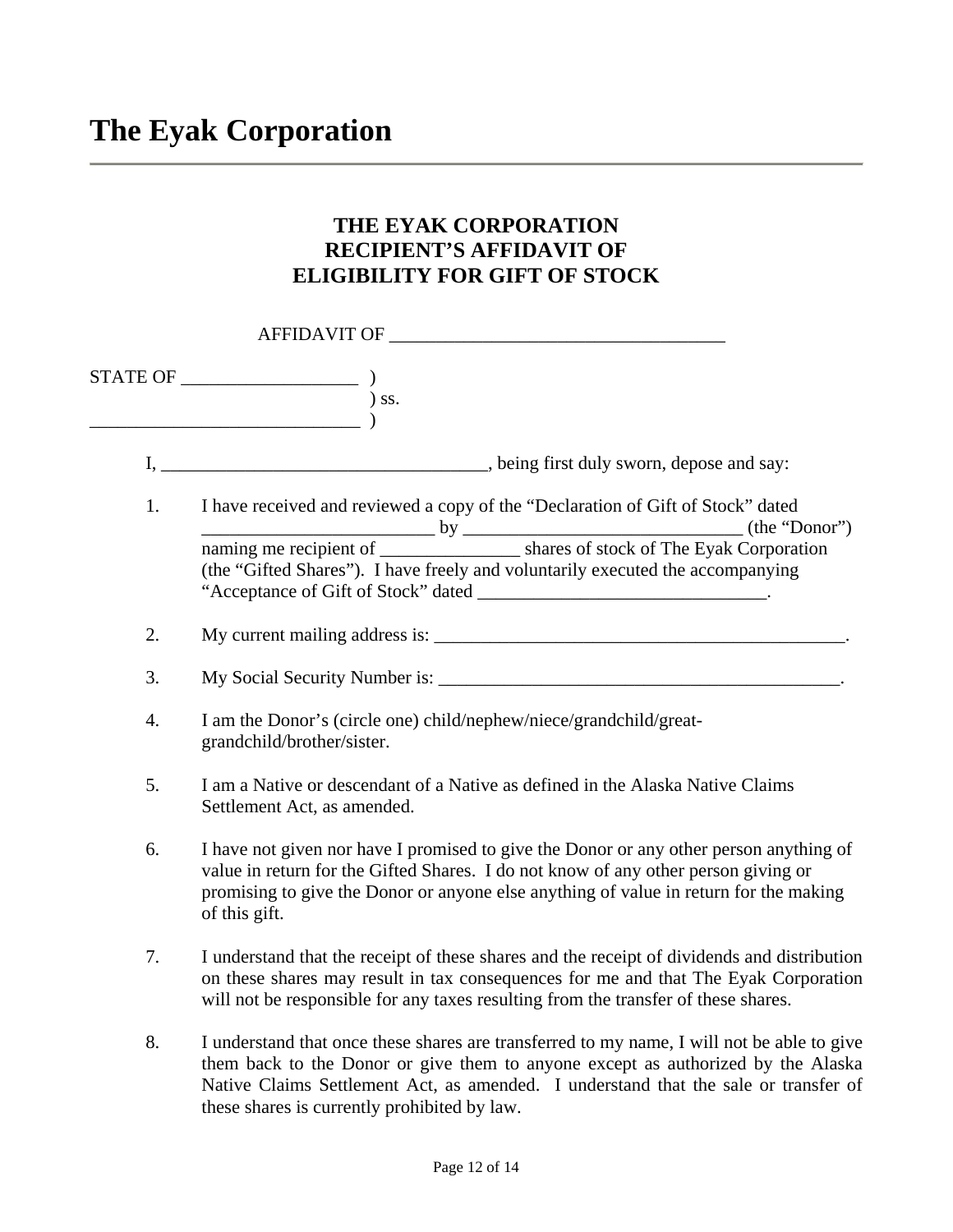#### **RECIPIENTS AFFIDAVIT OF GIFT OF STOCK PAGE 2**

- 9. If I am already a shareholder of The Eyak Corporation, the number of shares I own is shares of stock.
- 10. If I am a shareholder of any other Alaska Native Regional or Village Corporation, the names of each such corporation and number of shares owned in each is given below.

Name of Corporation Number of Shares

 I swear under oath to the best of my knowledge and belief that everything stated in this Affidavit is accurate and true and that in completing and signing these forms I am acting freely, voluntarily and without any undue pressure, influence or duress.

DATED this  $\_\_\_\_\_\_\_\$  day of  $\_\_\_\_\_\_\_\_\_\_\.\$ 

 \_\_\_\_\_\_\_\_\_\_\_\_\_\_\_\_\_\_\_\_\_\_\_\_\_\_\_\_\_\_\_\_ \_\_\_\_\_\_\_\_\_\_\_ \_\_\_\_\_\_\_\_\_\_\_\_\_\_\_\_\_\_\_\_\_\_\_\_\_\_\_\_\_\_\_\_ \_\_\_\_\_\_\_\_\_\_\_  $\overline{\phantom{a}}$  ,  $\overline{\phantom{a}}$  ,  $\overline{\phantom{a}}$  ,  $\overline{\phantom{a}}$  ,  $\overline{\phantom{a}}$  ,  $\overline{\phantom{a}}$  ,  $\overline{\phantom{a}}$  ,  $\overline{\phantom{a}}$  ,  $\overline{\phantom{a}}$  ,  $\overline{\phantom{a}}$  ,  $\overline{\phantom{a}}$  ,  $\overline{\phantom{a}}$  ,  $\overline{\phantom{a}}$  ,  $\overline{\phantom{a}}$  ,  $\overline{\phantom{a}}$  ,  $\overline{\phantom{a}}$ 

 $\overline{\phantom{a}}$  , and the contract of the contract of the contract of the contract of the contract of the contract of the contract of the contract of the contract of the contract of the contract of the contract of the contrac Signature

SUBSCRIBED AND SWORN to this \_\_\_\_\_\_ day of \_\_\_\_\_\_\_\_\_\_\_\_\_\_\_\_\_, 20 \_\_\_\_\_\_, in  $\mathcal{L}_\mathcal{L} = \{ \mathcal{L}_\mathcal{L} = \mathcal{L}_\mathcal{L} \}$  , where  $\mathcal{L}_\mathcal{L} = \{ \mathcal{L}_\mathcal{L} = \mathcal{L}_\mathcal{L} \}$ 

 $\overline{\phantom{a}}$  ,  $\overline{\phantom{a}}$  ,  $\overline{\phantom{a}}$  ,  $\overline{\phantom{a}}$  ,  $\overline{\phantom{a}}$  ,  $\overline{\phantom{a}}$  ,  $\overline{\phantom{a}}$  ,  $\overline{\phantom{a}}$  ,  $\overline{\phantom{a}}$  ,  $\overline{\phantom{a}}$  ,  $\overline{\phantom{a}}$  ,  $\overline{\phantom{a}}$  ,  $\overline{\phantom{a}}$  ,  $\overline{\phantom{a}}$  ,  $\overline{\phantom{a}}$  ,  $\overline{\phantom{a}}$  NOTARY PUBLIC IN AND FOR \_\_\_\_\_\_\_\_\_\_\_\_\_\_\_ My commission expires: \_\_\_\_\_\_\_\_\_\_\_\_\_\_\_\_\_\_\_\_\_\_\_